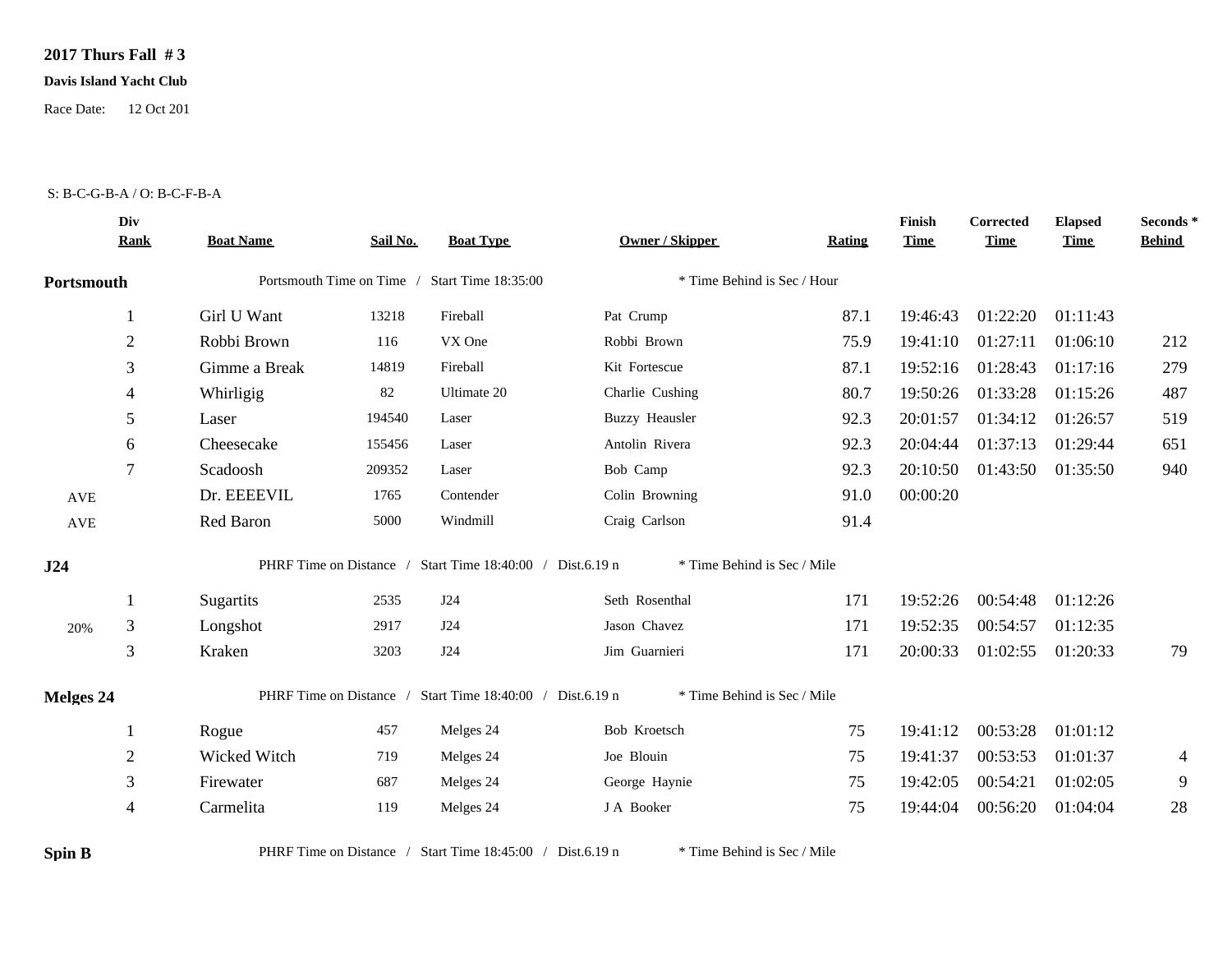|                             |                | Tenacity                   | 241   | Laser 28                                                  | Ken Hardy                   | 132 | 19:53:44 | 00:55:07          | 01:08:44          |         |
|-----------------------------|----------------|----------------------------|-------|-----------------------------------------------------------|-----------------------------|-----|----------|-------------------|-------------------|---------|
|                             | $\overline{c}$ | Meltemi                    | 40787 | S <sub>2</sub> 9.1                                        | Alex Korakis                | 132 | 19:54:32 | 00:55:55          | 01:09:32          | $\,8\,$ |
|                             | 3              | Fully Involved             | 97925 | <b>B25</b>                                                | Stephen Vincent             | 135 | 19:55:35 | 00:56:39          | 01:10:35          | 15      |
|                             | 4              | Alliance B                 | 734   | Capri 30                                                  | Bob Glaser /Tom Barry       | 108 | 19:55:01 | 00:58:52          | 01:10:01          | 36      |
|                             | 5              | Junior                     | 41186 | J27                                                       | Frank Selph                 | 123 | 19:57:32 | 00:59:51          | 01:12:32          | 46      |
| <b>DNF</b>                  | 8              | Dr Bligh                   | 30    | S <sub>2</sub> 9.1                                        | Michael Maher               | 132 |          |                   |                   |         |
| $\operatorname{AVE}$        |                | Privateer                  | 282   | S <sub>2</sub> 9.1                                        | Chris Jones                 | 132 | 00:00:20 |                   |                   |         |
| Spin A                      |                | PHRF Time on Distance /    |       | Start Time 18:50:00 / Dist.6.19 n                         | * Time Behind is Sec / Mile |     |          |                   |                   |         |
|                             | 1              | Rocket                     | 48    | J35                                                       | Tarry Grimsdale             | 72  | 19:53:33 | 00:56:07          | 01:03:33          |         |
|                             | 2              | Mad Cow 2                  | 46453 | $B-32$                                                    | Chip Merlin                 | 54  | 19:53:19 | 00:57:45          | 01:03:19          | 16      |
|                             | 3              | <b>Attractive Nuisance</b> | 97380 | Carrera 290                                               | Jamie Myers                 | 93  | 19:59:32 | 00:59:56          | 01:09:32          | 37      |
|                             | 4              | Fire & Ice                 | 83198 | J105                                                      | George Cussins              | 81  | 19:58:54 | 01:00:33          | 01:08:54          | 43      |
|                             | 5              | Kicks                      | 50    | J92s                                                      | Peter Hartleb               | 99  | 20:01:27 | 01:01:14 01:11:27 |                   | 50      |
|                             | 6              | Wired                      | 39511 | Farr 395                                                  | Achilles/ Brocks            | 42  | 19:56:01 | 01:01:41          | 01:06:01          | 54      |
|                             | 7              | No Way Jose                | 42696 | J35                                                       | Jose Suarezhoyos            | 72  | 20:09:50 |                   | 01:12:24 01:19:50 | 158     |
| $\ensuremath{\mathsf{DNE}}$ | 9              | No Limit                   | 39526 | Farr 395                                                  | Neal Burns                  | 42  | 00:00:19 |                   |                   |         |
| <b>Racer Cruiser</b>        |                |                            |       | PHRF Time on Distance / Start Time 18:55:00 / Dist.5.28 n | * Time Behind is Sec / Mile |     |          |                   |                   |         |
|                             | $\mathbf{1}$   | Sacred Cow                 | 60740 |                                                           | David German                | 69  | 20:03:03 | 01:01:59          | 01:08:03          |         |
|                             | $\overline{c}$ | Wing It                    | 43620 | Irwin 39 Citation                                         | Mike Doyle                  | 126 | 20:09:33 | 01:03:28          | 01:14:33          | 17      |
|                             | 3              | Revenge                    | 005   | Dufour 34                                                 | Lee Burstiner               | 126 | 20:12:38 | 01:06:33          | 01:17:38          | 52      |
|                             | 4              | <b>Blue Heron</b>          | 1     | Catalina 425                                              | Russell Hoadley             | 123 | 20:12:25 | 01:06:36          | 01:17:25          | 52      |
|                             | 5              | Lunacy                     | 198   | Tartan 37                                                 | Dave Lorick                 | 135 | 20:14:56 | 01:08:03          | 01:19:56          | 69      |
|                             | 6              | Monami                     | 41456 | Benateau                                                  | Don Highnote                | 120 | 20:13:51 | 01:08:17          | 01:18:51          | 72      |
|                             | 7              | First Wind                 | 4951  | <b>CSY 44</b>                                             | Art Cupp                    | 138 | 20:20:30 | 01:13:21          | 01:25:30          | 129     |
|                             | 8              | Javelina                   | 482   | Tartan 37                                                 | Ray Dunn                    | 111 | 20:18:53 | 01:14:07          | 01:23:53          | 138     |
| <b>DNE</b>                  | 10             | Intrepid                   | 41227 | J40                                                       | Jeff Russo                  | 78  | 00:00:19 |                   |                   |         |
| Non Spin A                  |                | PHRF Time on Distance /    |       | Start Time 18:55:00 / Dist.5.28 n                         | * Time Behind is Sec / Mile |     |          |                   |                   |         |
|                             |                | WT Flyer                   | 97    | Pearson Flyer                                             | Ullman/Bostick/ Young       | 153 | 20:02:50 | 00:54:22 01:07:50 |                   |         |
|                             | $\overline{c}$ | Long Gone                  | 10225 | Morgan 42                                                 | Phil Waller                 | 161 | 20:05:12 | 00:56:02 01:10:12 |                   | 19      |
|                             |                |                            |       |                                                           |                             |     |          |                   |                   |         |